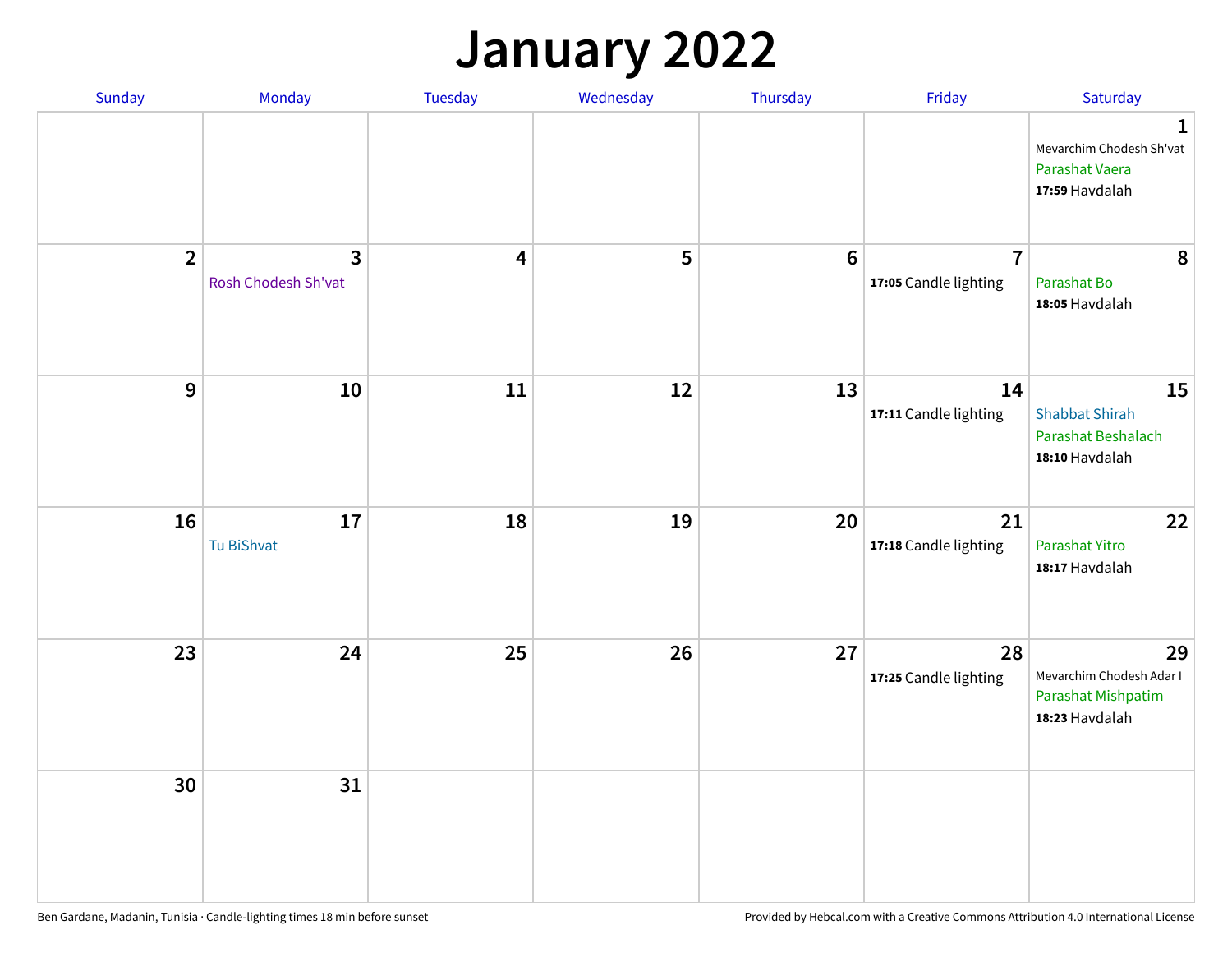# **February 2022**

| Sunday           | Monday         | Tuesday                             | Wednesday                             | Thursday | Friday                                           | Saturday                                                                                          |
|------------------|----------------|-------------------------------------|---------------------------------------|----------|--------------------------------------------------|---------------------------------------------------------------------------------------------------|
|                  |                | $\mathbf{1}$<br>Rosh Chodesh Adar I | $\overline{2}$<br>Rosh Chodesh Adar I | 3        | $\overline{\mathbf{4}}$<br>17:31 Candle lighting | $5\phantom{1}$<br>Parashat Terumah<br>18:29 Havdalah                                              |
| $\boldsymbol{6}$ | $\overline{7}$ | 8                                   | $\boldsymbol{9}$                      | 10       | 11<br>17:38 Candle lighting                      | 12<br>Parashat Tetzaveh<br>18:35 Havdalah                                                         |
| 13               | 14             | 15<br><b>Purim Katan</b>            | 16                                    | 17       | 18<br>17:44 Candle lighting                      | 19<br>Parashat Ki Tisa<br>18:41 Havdalah                                                          |
| 20               | 21             | 22                                  | 23                                    | 24       | 25<br>17:50 Candle lighting                      | 26<br><b>Shabbat Shekalim</b><br>Mevarchim Chodesh Adar II<br>Parashat Vayakhel<br>18:46 Havdalah |
| 27               | 28             |                                     |                                       |          |                                                  |                                                                                                   |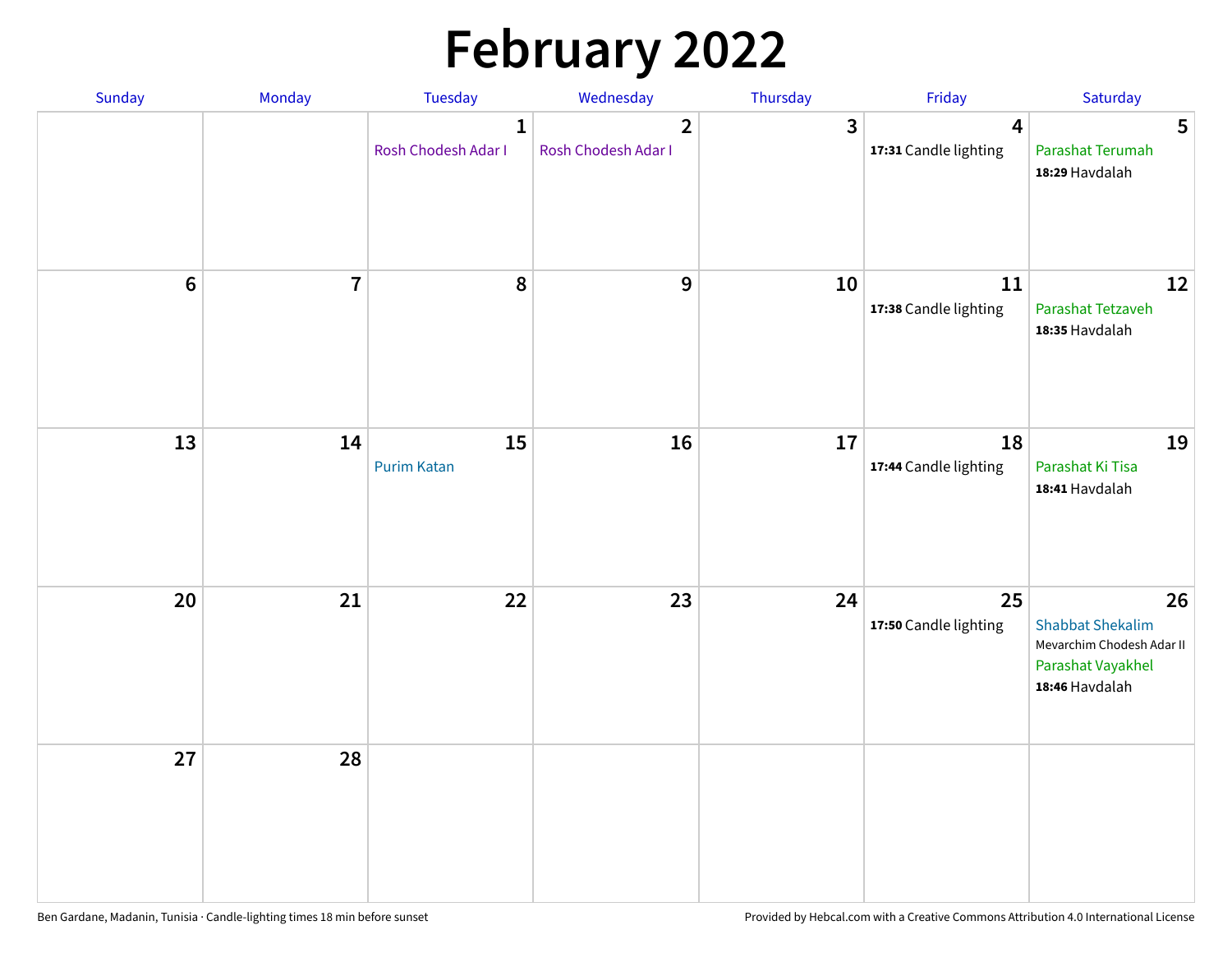## **March 2022**

| Sunday           | Monday         | <b>Tuesday</b> | Wednesday                                                                                | Thursday                  | Friday                                                                   | Saturday                                                                                   |
|------------------|----------------|----------------|------------------------------------------------------------------------------------------|---------------------------|--------------------------------------------------------------------------|--------------------------------------------------------------------------------------------|
|                  |                | $\mathbf{1}$   | $\overline{2}$                                                                           | 3<br>Rosh Chodesh Adar II | $\overline{\mathbf{4}}$<br>Rosh Chodesh Adar II<br>17:56 Candle lighting | 5<br>Parashat Pekudei<br>18:52 Havdalah                                                    |
| $\boldsymbol{6}$ | $\overline{1}$ | 8              | $\boldsymbol{9}$                                                                         | 10                        | 11<br>18:01 Candle lighting                                              | 12<br>Shabbat Zachor<br>Parashat Vayikra<br>18:57 Havdalah                                 |
| 13               | 14             | 15             | 16<br>05:11 Fast begins<br><b>Ta'anit Esther</b><br>18:53 Fast ends<br><b>Erev Purim</b> | 17<br>Purim               | 18<br><b>Shushan Purim</b><br>18:07 Candle lighting                      | 19<br>Parashat Tzav<br>19:03 Havdalah                                                      |
| 20               | 21             | 22             | 23                                                                                       | 24                        | 25<br>18:12 Candle lighting                                              | 26<br><b>Shabbat Parah</b><br>Mevarchim Chodesh Nisan<br>Parashat Shmini<br>19:08 Havdalah |
| 27               | 28             | 29             | 30                                                                                       | 31                        |                                                                          |                                                                                            |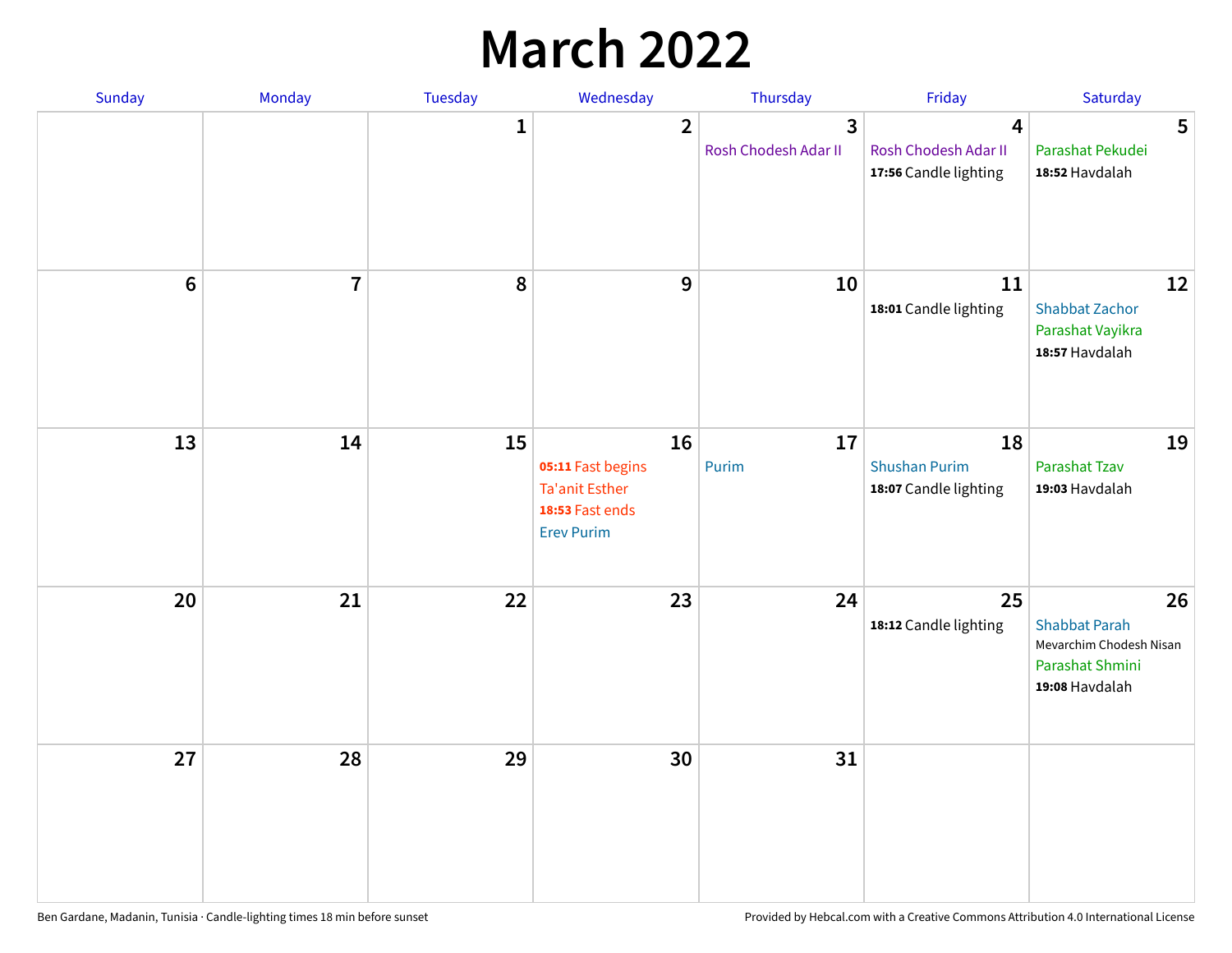## **April 2022**

| Sunday                                   | <b>Monday</b>           | <b>Tuesday</b>         | Wednesday             | Thursday                                        | Friday                                                                                            | Saturday                                                                                                     |
|------------------------------------------|-------------------------|------------------------|-----------------------|-------------------------------------------------|---------------------------------------------------------------------------------------------------|--------------------------------------------------------------------------------------------------------------|
|                                          |                         |                        |                       |                                                 | $\mathbf{1}$<br>18:17 Candle lighting                                                             | $\overline{2}$<br><b>Shabbat HaChodesh</b><br>Rosh Chodesh Nisan<br><b>Parashat Tazria</b><br>19:13 Havdalah |
| 3                                        | 4                       | 5                      | $\bf 6$               | $\overline{7}$                                  | 8<br>18:22 Candle lighting                                                                        | 9<br><b>Shabbat HaGadol</b><br>Parashat Metzora<br>19:19 Havdalah                                            |
| 10                                       | 11<br>Yom HaAliyah      | 12                     | 13                    | 14                                              | 15<br>04:29 Fast begins<br><b>Ta'anit Bechorot</b><br><b>Erev Pesach</b><br>18:27 Candle lighting | 16<br>Pesach I<br>19:24 Candle lighting                                                                      |
| 17<br><b>Pesach II</b><br>19:25 Havdalah | 18<br>Pesach III (CH"M) | 19<br>Pesach IV (CH"M) | 20<br>Pesach V (CH"M) | 21<br>Pesach VI (CH"M)<br>18:31 Candle lighting | 22<br><b>Pesach VII</b><br>18:32 Candle lighting                                                  | 23<br><b>Pesach VIII</b><br>19:30 Havdalah                                                                   |
| 24                                       | 25                      | 26                     | 27                    | 28<br>Yom HaShoah                               | 29<br>18:37 Candle lighting                                                                       | 30<br>Mevarchim Chodesh Iyyar<br>Parashat Achrei Mot<br>19:36 Havdalah                                       |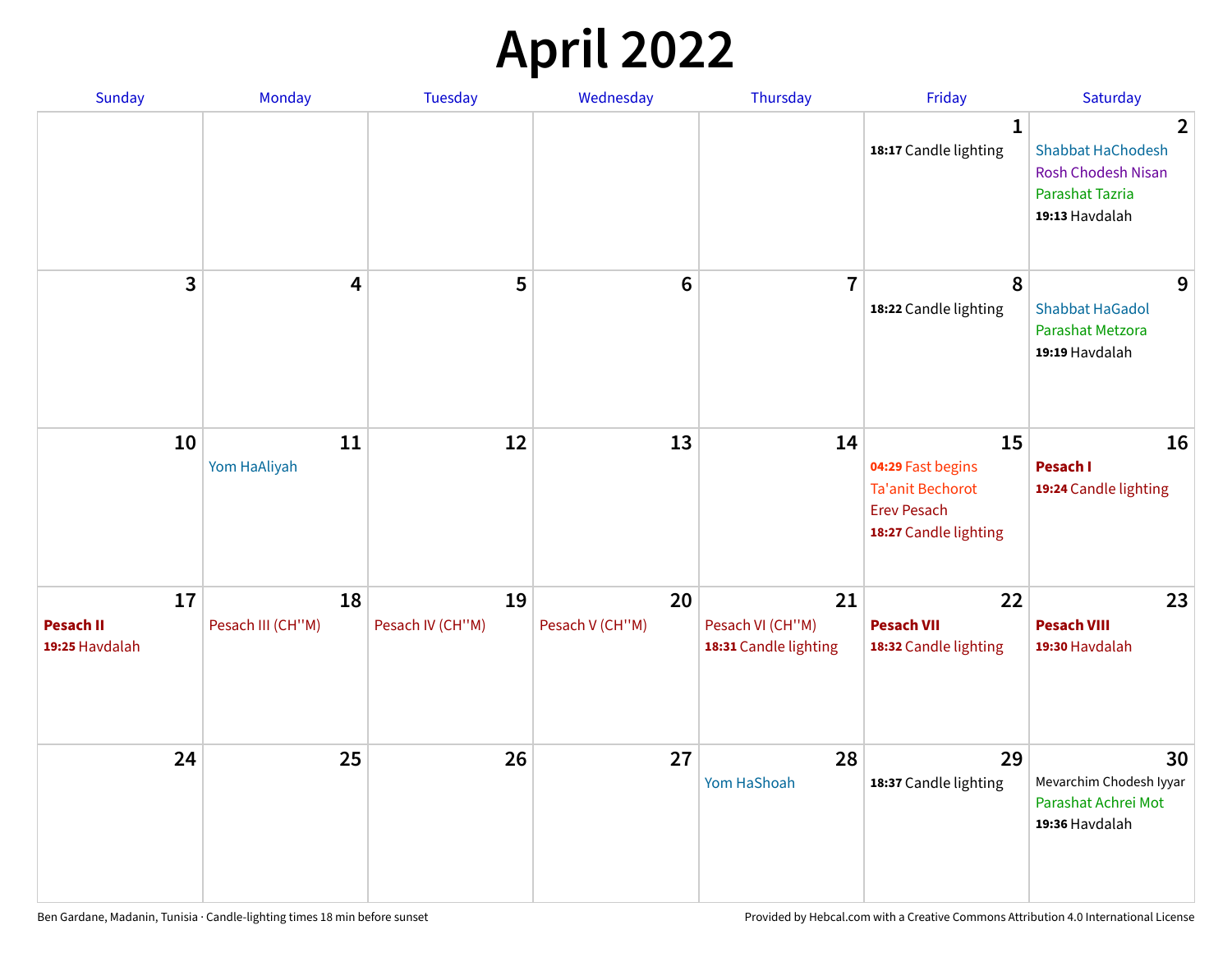## **May 2022**

| Sunday                  | Monday                               | Tuesday                         | Wednesday          | Thursday            | Friday                                  | Saturday                                                               |
|-------------------------|--------------------------------------|---------------------------------|--------------------|---------------------|-----------------------------------------|------------------------------------------------------------------------|
| 1<br>Rosh Chodesh Iyyar | $\overline{2}$<br>Rosh Chodesh Iyyar | 3                               | 4<br>Yom HaZikaron | 5<br>Yom HaAtzma'ut | $6\phantom{1}$<br>18:43 Candle lighting | $\overline{7}$<br>Parashat Kedoshim<br>19:42 Havdalah                  |
| $\pmb{8}$               | $\mathbf{9}$                         | 10                              | 11                 | 12                  | 13<br>18:48 Candle lighting             | 14<br><b>Parashat Emor</b><br>19:48 Havdalah                           |
| 15<br>Pesach Sheni      | 16                                   | 17                              | 18                 | 19<br>Lag BaOmer    | 20<br>18:53 Candle lighting             | 21<br>Parashat Behar<br>19:54 Havdalah                                 |
| 22                      | 23                                   | 24                              | 25                 | 26                  | 27<br>18:57 Candle lighting             | 28<br>Mevarchim Chodesh Sivan<br>Parashat Bechukotai<br>19:59 Havdalah |
| 29<br>Yom Yerushalayim  | 30                                   | 31<br><b>Rosh Chodesh Sivan</b> |                    |                     |                                         |                                                                        |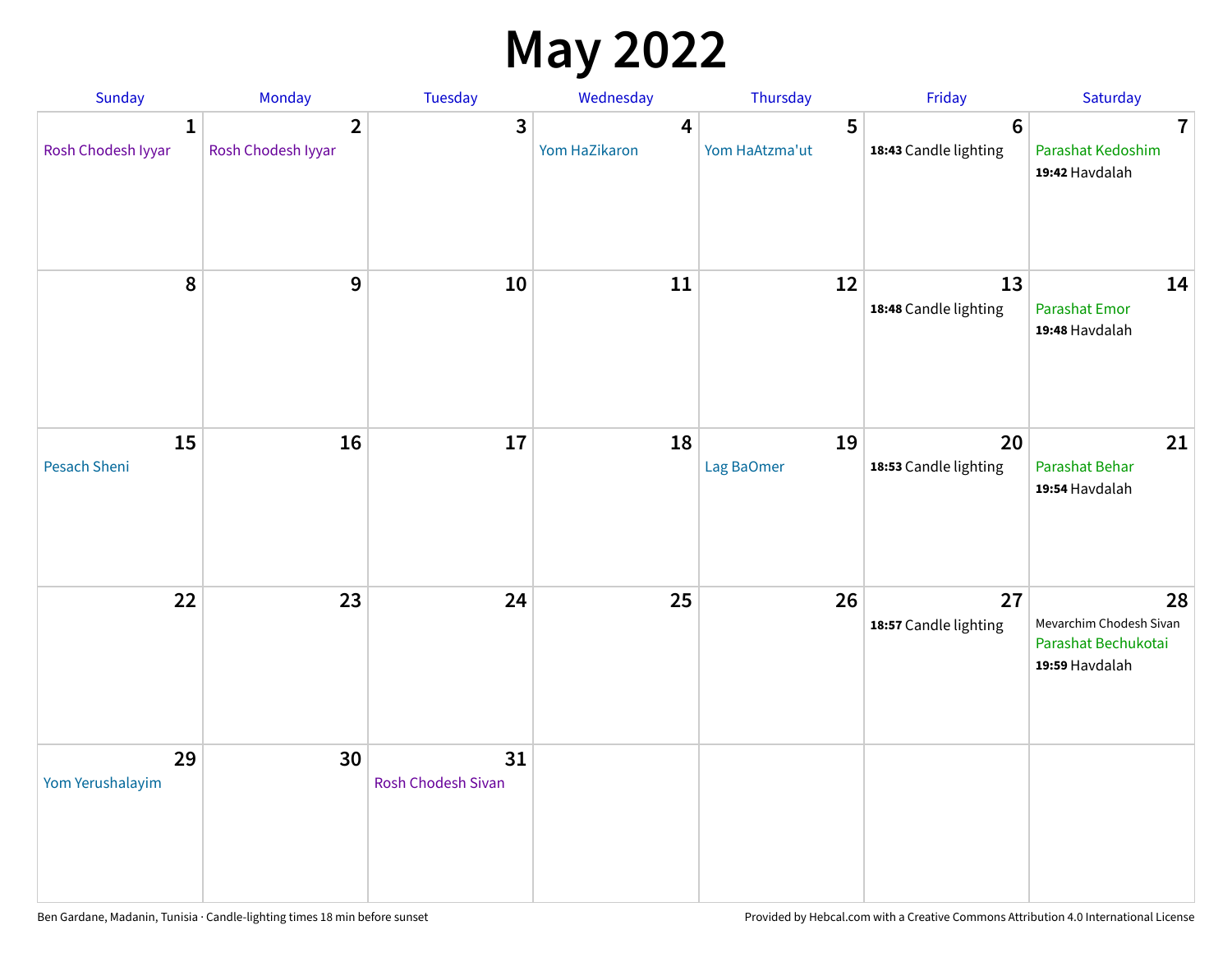#### **June 2022**

| Sunday                                         | Monday                                                 | Tuesday        | Wednesday                       | Thursday                        | Friday                      | Saturday                                                               |
|------------------------------------------------|--------------------------------------------------------|----------------|---------------------------------|---------------------------------|-----------------------------|------------------------------------------------------------------------|
|                                                |                                                        |                | 1                               | $\overline{2}$                  | 3<br>19:02 Candle lighting  | 4<br><b>Erev Shavuot</b><br>Parashat Bamidbar<br>20:03 Candle lighting |
| 5<br><b>Shavuot I</b><br>20:04 Candle lighting | $6\phantom{1}6$<br><b>Shavuot II</b><br>20:05 Havdalah | $\overline{7}$ | 8                               | 9                               | 10<br>19:05 Candle lighting | 11<br><b>Parashat Nasso</b><br>20:07 Havdalah                          |
| 12                                             | 13                                                     | 14             | 15                              | 16                              | 17<br>19:08 Candle lighting | 18<br>Parashat Beha'alotcha<br>20:10 Havdalah                          |
| 19                                             | 20                                                     | 21             | 22                              | 23                              | 24<br>19:09 Candle lighting | 25<br>Mevarchim Chodesh Tamuz<br>Parashat Sh'lach<br>20:11 Havdalah    |
| 26                                             | 27                                                     | 28             | 29<br><b>Rosh Chodesh Tamuz</b> | 30<br><b>Rosh Chodesh Tamuz</b> |                             |                                                                        |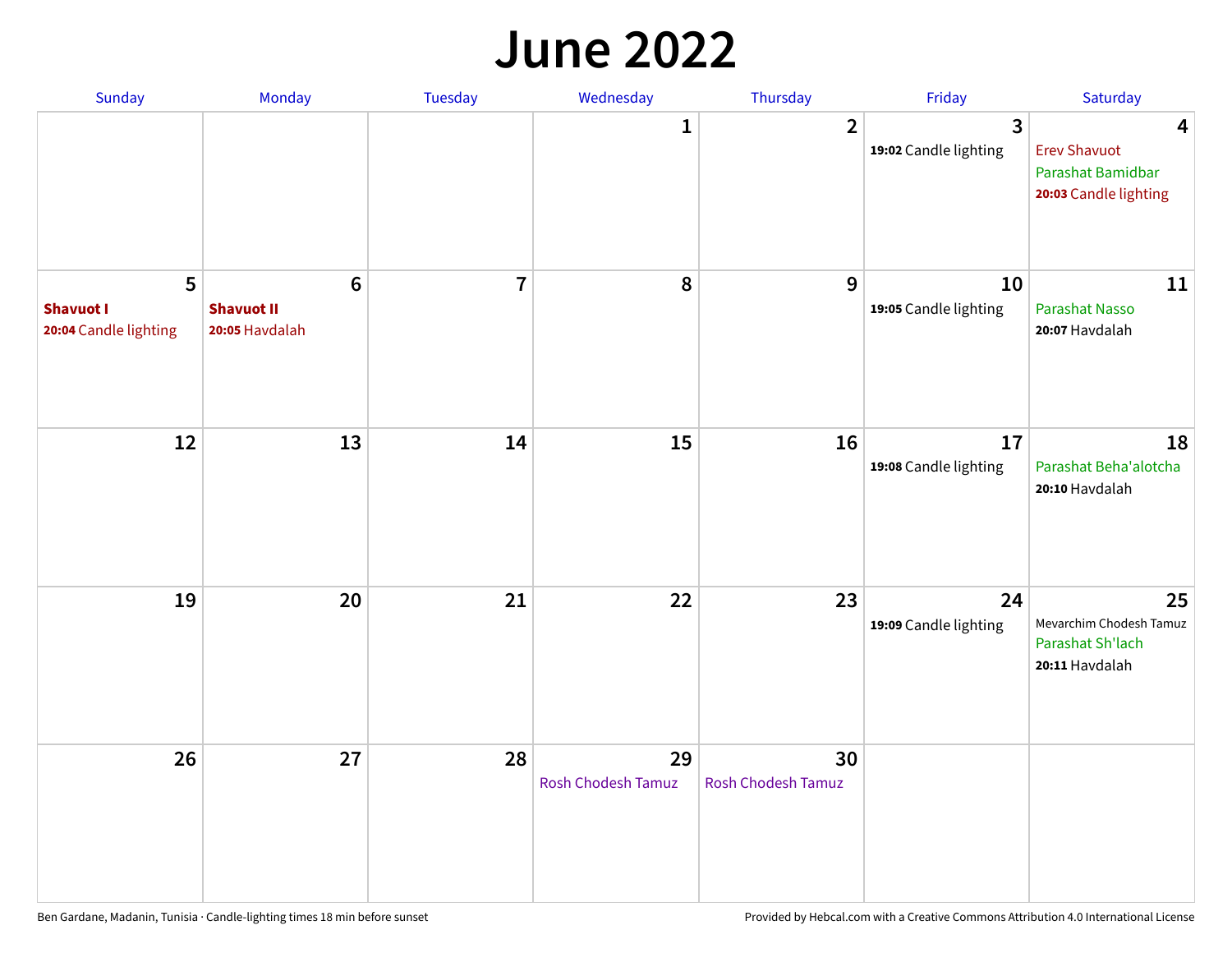## **July 2022**

| Sunday                                                           | Monday                  | Tuesday | Wednesday | Thursday       | Friday                                         | Saturday                                                                |
|------------------------------------------------------------------|-------------------------|---------|-----------|----------------|------------------------------------------------|-------------------------------------------------------------------------|
|                                                                  |                         |         |           |                | $\mathbf{1}$<br>19:10 Candle lighting          | $\overline{2}$<br>Parashat Korach<br>20:11 Havdalah                     |
| $\overline{\mathbf{3}}$                                          | $\overline{\mathbf{4}}$ | 5       | $\bf 6$   | $\overline{7}$ | 8<br>19:09 Candle lighting                     | 9<br>Parashat Chukat<br>20:10 Havdalah                                  |
| 10                                                               | 11                      | 12      | 13        | 14             | 15<br>19:06 Candle lighting                    | 16<br>Parashat Balak<br>20:07 Havdalah                                  |
| 17<br>03:51 Fast begins<br><b>Tzom Tammuz</b><br>19:58 Fast ends | 18                      | 19      | 20        | 21             | 22<br>19:03 Candle lighting                    | 23<br>Mevarchim Chodesh Av<br><b>Parashat Pinchas</b><br>20:02 Havdalah |
| 24                                                               | 25                      | 26      | 27        | 28             | 29<br>Rosh Chodesh Av<br>18:58 Candle lighting | 30<br>Parashat Matot-Masei<br>19:57 Havdalah                            |
| 31                                                               |                         |         |           |                |                                                |                                                                         |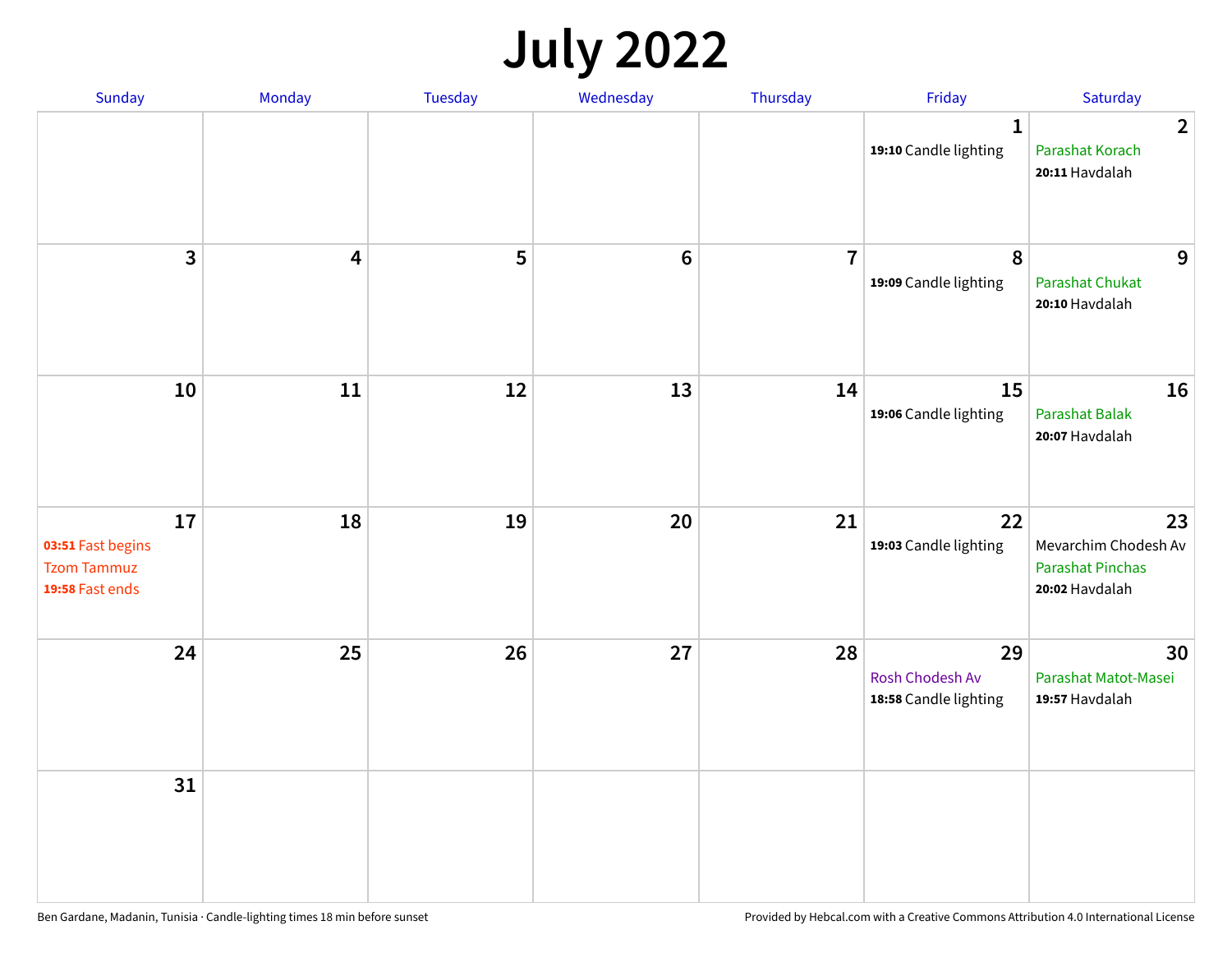## **August 2022**

| Sunday                                                      | Monday       | Tuesday                 | Wednesday | Thursday | Friday                                 | Saturday                                                                                                                       |
|-------------------------------------------------------------|--------------|-------------------------|-----------|----------|----------------------------------------|--------------------------------------------------------------------------------------------------------------------------------|
|                                                             | $\mathbf{1}$ | $\overline{\mathbf{2}}$ | 3         | 4        | 5<br>18:52 Candle lighting             | $6\phantom{1}6$<br><b>Shabbat Chazon</b><br>19:10 Fast begins<br>Erev Tish'a B'Av<br><b>Parashat Devarim</b><br>19:50 Havdalah |
| $\overline{7}$<br>Tish'a B'Av (observed)<br>19:41 Fast ends | 8            | 9                       | 10        | 11       | 12<br>Tu B'Av<br>18:46 Candle lighting | 13<br><b>Shabbat Nachamu</b><br>Parashat Vaetchanan<br>19:42 Havdalah                                                          |
| 14                                                          | 15           | 16                      | 17        | 18       | 19<br>18:38 Candle lighting            | 20<br>Mevarchim Chodesh Elul<br>Parashat Eikev<br>19:34 Havdalah                                                               |
| 21                                                          | 22           | 23                      | 24        | 25       | 26<br>18:30 Candle lighting            | 27<br>Rosh Chodesh Elul<br>Parashat Re'eh<br>19:25 Havdalah                                                                    |
| 28<br>Rosh Hashana LaBehemot<br>Rosh Chodesh Elul           | 29           | 30                      | 31        |          |                                        |                                                                                                                                |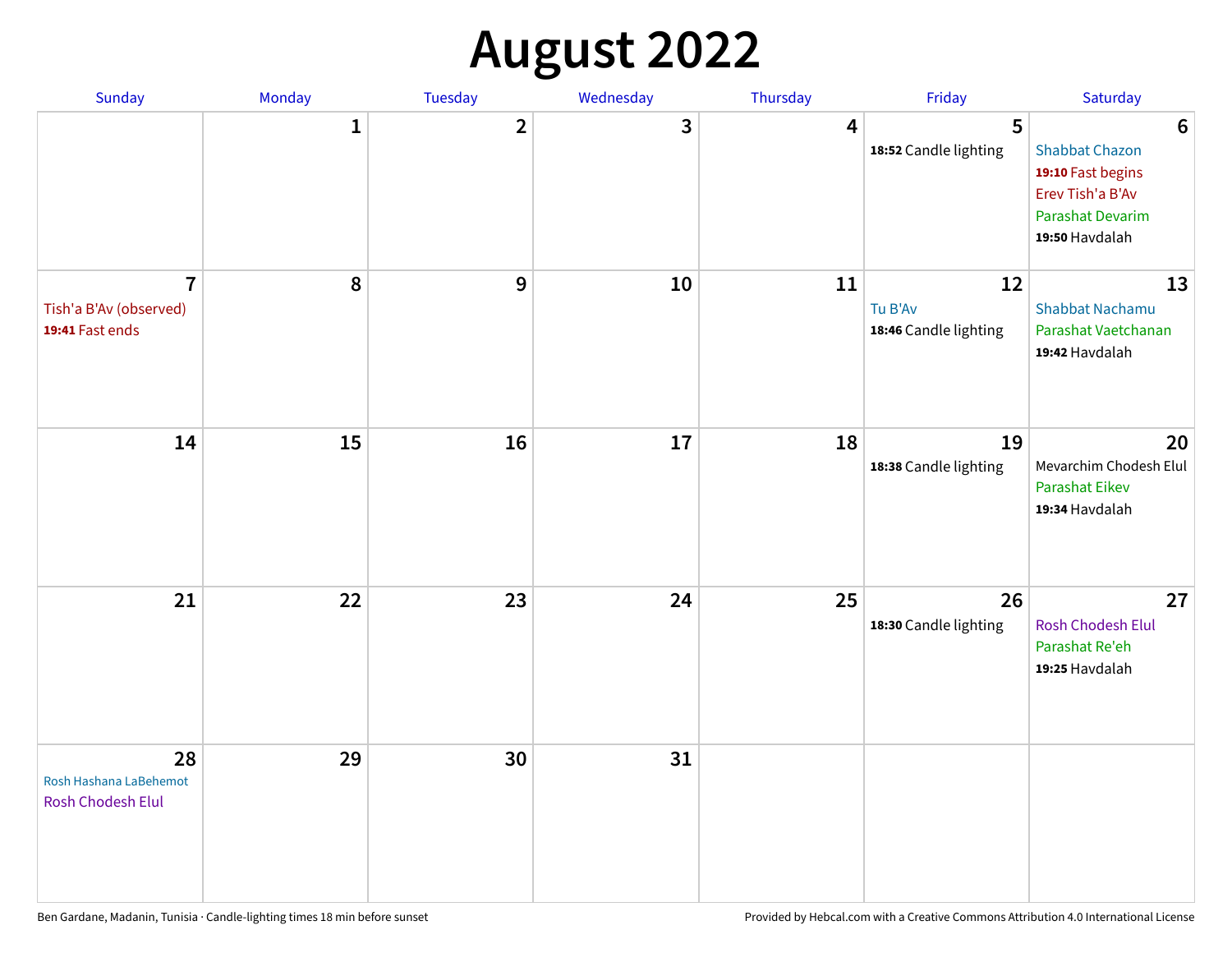## **September 2022**

| Sunday                                           | Monday                                           | <b>Tuesday</b>                                 | Wednesday                                                          | Thursday    | Friday                                  | Saturday                                                  |
|--------------------------------------------------|--------------------------------------------------|------------------------------------------------|--------------------------------------------------------------------|-------------|-----------------------------------------|-----------------------------------------------------------|
|                                                  |                                                  |                                                |                                                                    | $\mathbf 1$ | $\overline{2}$<br>18:21 Candle lighting | 3<br><b>Parashat Shoftim</b><br>19:15 Havdalah            |
| $\overline{\mathbf{4}}$                          | 5                                                | $6\phantom{1}6$                                | $\overline{7}$                                                     | 8           | 9<br>18:11 Candle lighting              | 10<br>Parashat Ki Teitzei<br>19:06 Havdalah               |
| 11                                               | 12                                               | 13                                             | 14                                                                 | 15          | 16<br>18:02 Candle lighting             | 17<br>Leil Selichot<br>Parashat Ki Tavo<br>18:56 Havdalah |
| 18                                               | 19                                               | 20                                             | 21                                                                 | 22          | 23<br>17:52 Candle lighting             | 24<br>Parashat Nitzavim<br>18:46 Havdalah                 |
| 25<br>Erev Rosh Hashana<br>17:50 Candle lighting | 26<br>Rosh Hashana 5783<br>18:43 Candle lighting | 27<br><b>Rosh Hashana II</b><br>18:42 Havdalah | 28<br>04:54 Fast begins<br><b>Tzom Gedaliah</b><br>18:34 Fast ends | 29          | 30<br>17:43 Candle lighting             |                                                           |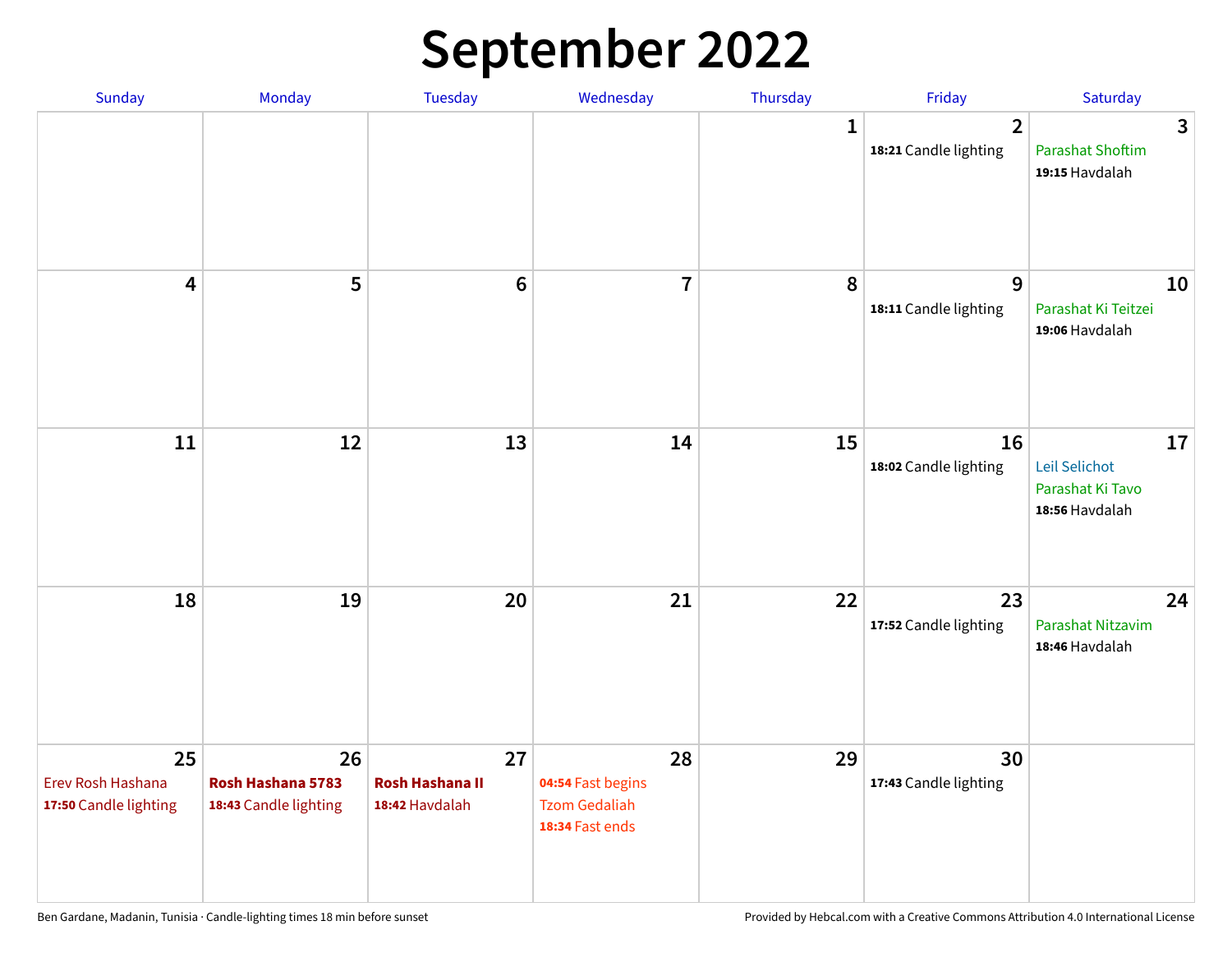## **October 2022**

| Sunday                                                   | Monday                                               | <b>Tuesday</b>                                                    | Wednesday                                | Thursday               | Friday                                         | Saturday                                                                       |
|----------------------------------------------------------|------------------------------------------------------|-------------------------------------------------------------------|------------------------------------------|------------------------|------------------------------------------------|--------------------------------------------------------------------------------|
|                                                          |                                                      |                                                                   |                                          |                        |                                                | 1<br><b>Shabbat Shuva</b><br>Parashat Vayeilech<br>18:37 Havdalah              |
| $\overline{2}$                                           | $\overline{\mathbf{3}}$                              | $\overline{4}$<br><b>Erev Yom Kippur</b><br>17:37 Candle lighting | 5<br><b>Yom Kippur</b><br>18:31 Havdalah | 6                      | $\overline{7}$<br>17:34 Candle lighting        | 8<br>Parashat Ha'Azinu<br>18:27 Havdalah                                       |
| 9<br><b>Erev Sukkot</b><br>17:31 Candle lighting         | 10<br><b>Sukkot I</b><br>18:25 Candle lighting       | 11<br><b>Sukkot II</b><br>18:24 Havdalah                          | 12<br>Sukkot III (CH"M)                  | 13<br>Sukkot IV (CH"M) | 14<br>Sukkot V (CH"M)<br>17:25 Candle lighting | 15<br>Sukkot VI (CH"M)<br>18:19 Havdalah                                       |
| 16<br>Sukkot VII (Hoshana Raba)<br>17:22 Candle lighting | 17<br><b>Shmini Atzeret</b><br>18:17 Candle lighting | 18<br><b>Simchat Torah</b><br>18:15 Havdalah                      | 19                                       | 20                     | 21<br>17:16 Candle lighting                    | 22<br>Mevarchim Chodesh Cheshvan<br><b>Parashat Bereshit</b><br>18:11 Havdalah |
| 23                                                       | 24                                                   | 25<br>Rosh Chodesh Cheshvan                                       | 26<br>Rosh Chodesh Cheshvan              | 27                     | 28<br>17:09 Candle lighting                    | 29<br><b>Parashat Noach</b><br>18:04 Havdalah                                  |
| 30                                                       | 31                                                   |                                                                   |                                          |                        |                                                |                                                                                |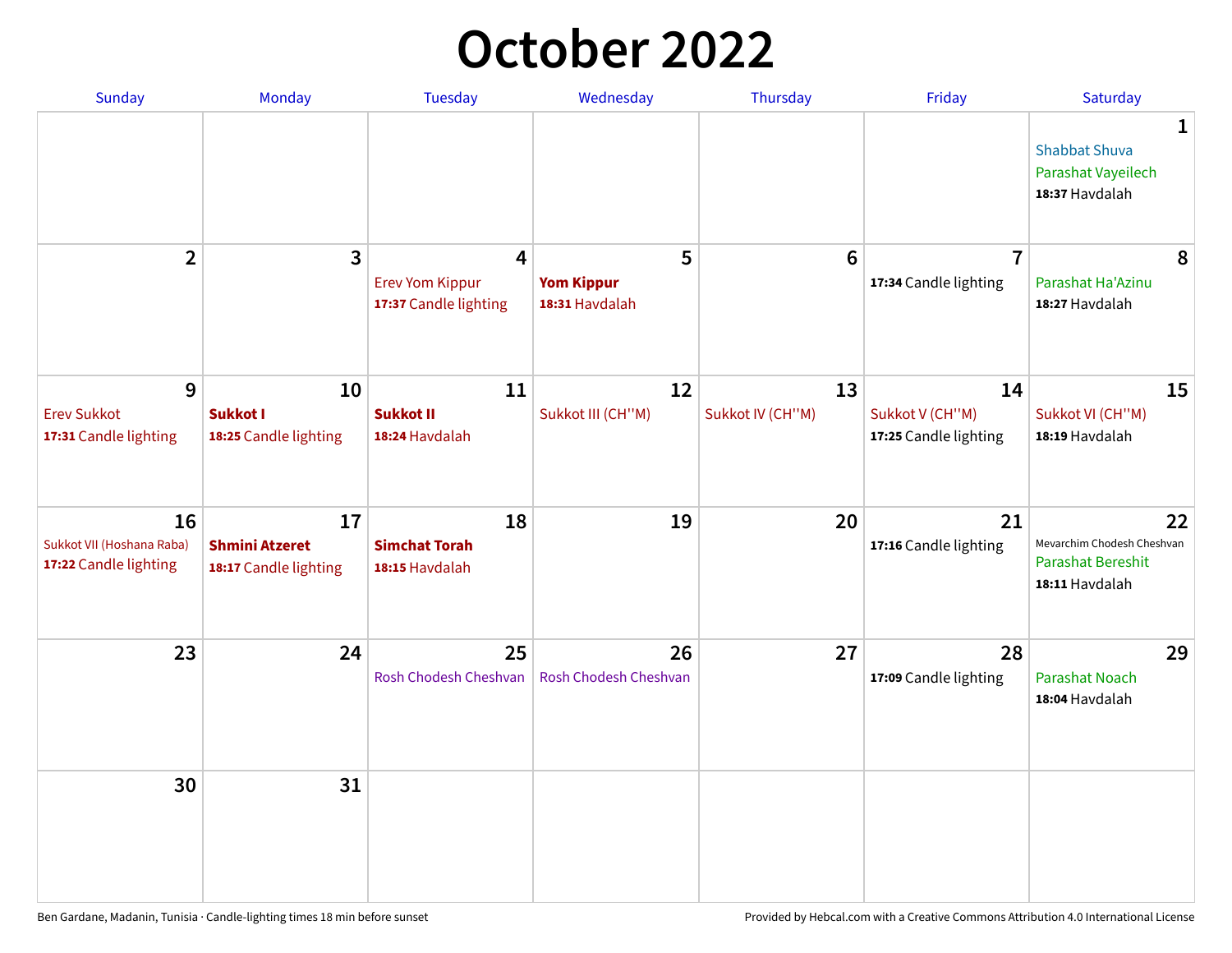### **November 2022**

| Sunday         | Monday                  | <b>Tuesday</b>                                 | Wednesday               | Thursday                  | Friday                                             | Saturday                                                                 |
|----------------|-------------------------|------------------------------------------------|-------------------------|---------------------------|----------------------------------------------------|--------------------------------------------------------------------------|
|                |                         | $\mathbf{1}$<br>Yom HaAliyah School Observance | $\overline{\mathbf{2}}$ | $\mathbf{3}$              | $\boldsymbol{4}$<br>17:03 Candle lighting          | 5<br>Parashat Lech-Lecha<br>17:58 Havdalah                               |
| $6\phantom{a}$ | $\overline{\mathbf{7}}$ | 8                                              | $\boldsymbol{9}$        | 10                        | 11<br>16:57 Candle lighting                        | 12<br>Parashat Vayera<br>17:54 Havdalah                                  |
| 13             | 14                      | 15                                             | 16                      | 17                        | 18<br>16:53 Candle lighting                        | 19<br>Mevarchim Chodesh Kislev<br>Parashat Chayei Sara<br>17:50 Havdalah |
| 20             | 21                      | 22                                             | 23<br>Sigd              | 24<br>Rosh Chodesh Kislev | 25<br>Rosh Chodesh Kislev<br>16:51 Candle lighting | 26<br><b>Parashat Toldot</b><br>17:48 Havdalah                           |
| 27             | 28                      | 29                                             | 30                      |                           |                                                    |                                                                          |